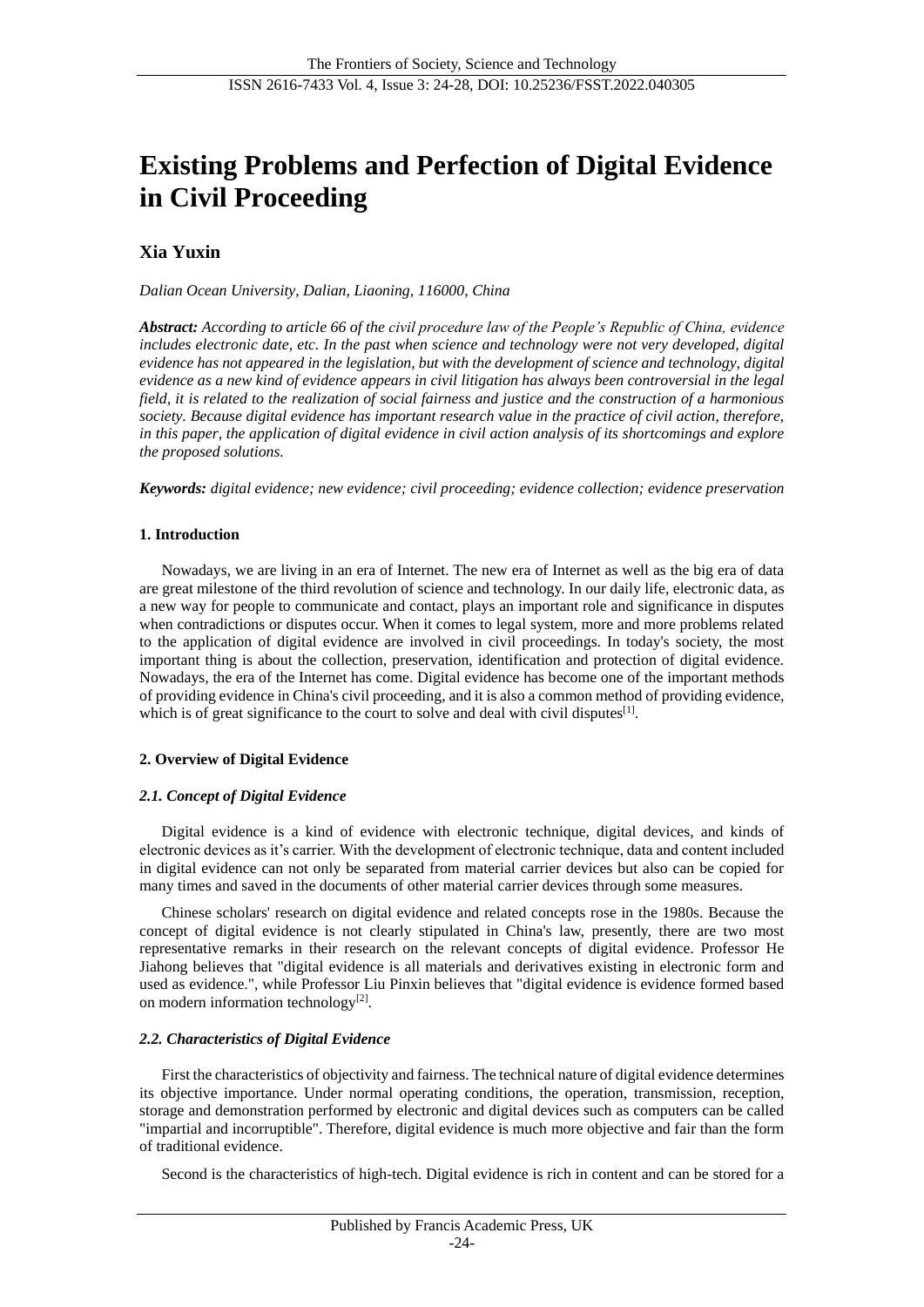long time without loss. It can also form a new kind of digital evidence by text, photos, videos or any combination of them, and can also record the facts of the case. It is more technical than traditional evidence.

Third is the characteristics of vulnerability and fragileness. Digital evidence and its carrier are easy to be destroyed, utilized, stolen and tampered with artificially by scientific and technological means. When there is no reference material or copy, it is difficult to judge the authenticity of its data<sup>[3]</sup>. With everyone in contact with the network, everyone's privacy may be exposed to the open network, which is due to the vulnerability of digital evidence.

#### *2.3. Significance of Studying Digital Evidence*

With the gradual development and optimization of network information technology, human society has entered a new era of data information and a new era of the Internet. The study of digital evidence has at least the following significance:

Firstly, the study of digital evidence will help legislators to establish digital evidence and its related concepts, principles, legal rules, application and identification steps in the law as soon as possible. Since the development of network information technology in the 1990s, China has been characterized by submitting paperless digital evidence in court cases, which will be a common method for parties to provide evidence to the court in the future.

Secondly, the study of digital evidence will be conducive to theory development of evidence. In evidence science, digital evidence is completely different from the traditional form of evidence. The former has a great impact on China's traditional concept of evidence, and even on the collection, identification, examination and preservation of evidence.

Finally, the study of digital evidence will also affect the development and optimization of network information technology. Nowadays, digital evidence is closely related to network information technology. Without network, digital evidence will no longer exist. As people deepen the research on the information related to digital evidence, we will also have a new round of thinking on the future development direction of computer and its related equipment and its associated network information technology<sup>[4]</sup>.

# **3. Problems of Digital Evidence Existed in Civil Proceedings**

### *3.1. Lack of Perfect Laws and Regulations as a Guarantee*

Because China's economy was relatively backward and information technology was relatively backward in the past, the practical application of digital evidence in China's law starts relatively late and the legislative time is not long. Therefore, there are still many problems in the practical application of digital evidence in civil cases<sup>[5]</sup>. China's current legal norms on digital evidence usually only briefly mention the relevant concepts of digital evidence, and do not clearly stipulate how the court should collect, identify and preserve digital evidence, or how the parties should submit digital evidence to the court. The form, type and deadline are not accurately displayed in the legal provisions, which makes the laws and regulations far behind the judicial practice. At present, there is still a phenomenon of "no legal basis" in the application of digital evidence.

# *3.2. Problems Existed in the Process of Digital Evidence Collection*

# *3.2.1. Digital Evidence Collection with High Cost and Low Effectiveness*

Due to the fragility and destructiveness of digital evidence, a lot of manpower and material resources can be applied for the judiciary to recover the deleted information or prevent the information from being invaded by hackers. Therefore, the cost of obtaining evidence in the process of digital evidence collection is very high, and there may be a large amount of information irrelevant to the facts to be proved in the information recovered by the judiciary, which may result in the low efficiency of the judiciary, or it may take a lot of time. In the process of collecting digital evidence of a case, although the judiciary has spent a lot of human and material resources, the proof results obtained cannot completely solve the problems related to the case, and it is also very likely to cause a waste of professional resources and manpower.

# *3.2.2. Original Document Problems Existed in the Process of Digital Evidence Collection*

In principle, the court needs the parties to provide the original of the evidence to collect digital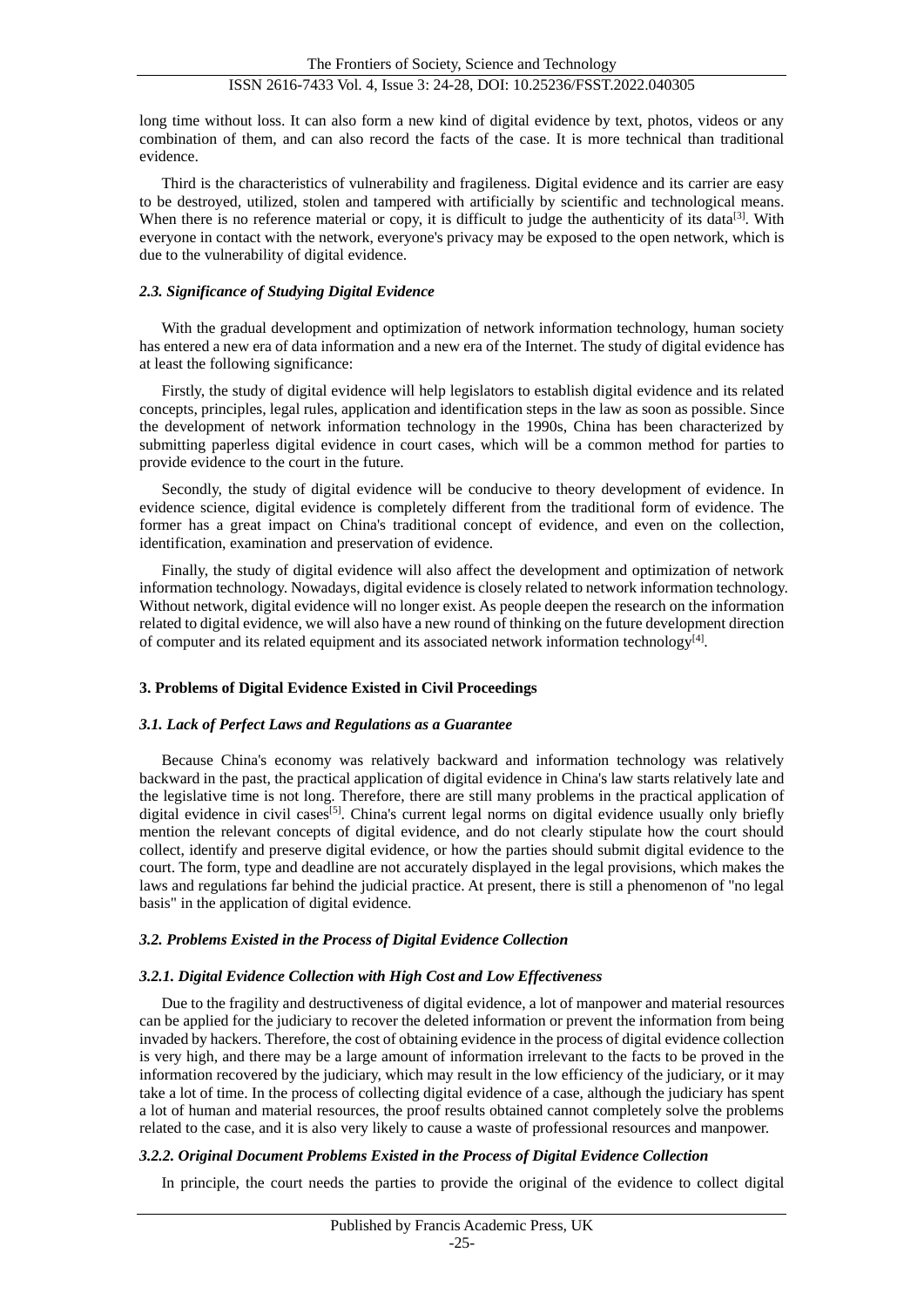evidence in the process of hearing civil cases. Whether at home or abroad, how the judiciary should distinguish or identify the original or copy of the evidence submitted by the parties has always been a controversial issue. Therefore, in practice, most of them identify the identification target as the material carrier equipment with digital evidence, but using the attribute of the material carrier devices to determine the attribute of digital evidence is not the most reasonable and legal method, Therefore, legislators should find the best solution to solve the original document problem in the collection process.

### *3.3. Problems existed in the Digital Evidence Preservation*

In the civil field, with the popularization of information technology and the emergence of electronic data related service industries, the procedural operation form and final determination of digital evidence preservation also show complex and diverse characteristics in judicial practice<sup>[6]</sup>. Although the preservation of digital evidence has many advantages, there are several problems in the preservation of digital evidence because there is no clear legal basis in judicature and there are no useful precedents to learn from in practice

#### *3.3.1. Unclear Object of Civil Digital Evidence Preservation*

Because digital evidence has the characteristic that it must exist according to the carrier (such as electronic devices, computer devices, etc.), the problem about whether the object of preservation of judicial organs in civil judicial practice is carrier devices or electronic data arises. The author believes that the preservation object of digital evidence is digital data, instead of its attached carrier devices. For example, the preservation object of digital evidence should be a file on the computer desktop, not the whole computer equipment itself. However, in judicial practice, the judicial organ usually preserves the material carrier devices containing electronic data in the process of preserving electronic data. The author believes that its purpose is not to preserve the data irrelevant to the case, but to fix the devices environment and data environment involving the electronic data files that can prove the course of the case.

#### *3.3.2. Whether to Detain the Original Document for Civil Digital Evidence Preservation*

Generally speaking, the evidence carrier in the traditional sense may only be a necklace, a mobile phone, a box of cosmetics and other physical objects. If a necklace, a mobile phone and a box of cosmetics of the party are detained, the normal use of any items other than the seizure will not be affected, and the court will not abuse its private right to detain any other items of the party. However, different from traditional evidence, digital evidence's attached carrier devices may also store other electronic information unrelated to the case, and the carrier equipment itself is not related to the case. If the court directly detains the party's material carrier devices, the carrier equipment and electronic data unrelated to the case can no longer be used by the party. Obviously, this is unreasonable.

# **4. Perfection of Collection, Preservation and Application of Digital Evidence**

# *4.1. Perfection of Legislative System*

# *4.1.1. Perfection of Collection System*

The characteristics of electronic data itself are very different from traditional evidence. Therefore, the legislation should be inclined to electronic data evidence. The collection of electronic data evidence should establish legal rules suitable for electronic data<sup>[7]</sup>. Therefore, the author believes that the judiciary should discuss how to improve the collection system of digital evidence from two aspects: the authenticity and legitimacy of the collected digital evidence. First, it is required to ensure the authenticity of the collected digital evidence. The biggest problem is that any kind of digital evidence usually involves whether the digital evidence collected by the judiciary is true. The premise for the court to collect digital evidence is to trust that the evidence submitted by the parties is true and effective, but what the court does not trust is the artificial and destructive characteristics of digital evidence. From the perspective of information technology, even with the help of computer professionals and experts, it is unrealistic to prevent it from any damage in the process of digital evidence collection. Therefore, in our daily life, we should vigorously develop tools that can stabilize electronic data to avoid the untrue collection of digital evidence in the process of application. Finally, it is required to ensure the legitimacy of the collected electronic evidence. From the perspective of legal provisions, there are few rigid provisions on the collection of civil electronic evidence in the laws and regulations formulated in China. If there are any, it is almost just a simple concept or definition. In judicial practice, these simple words cannot help the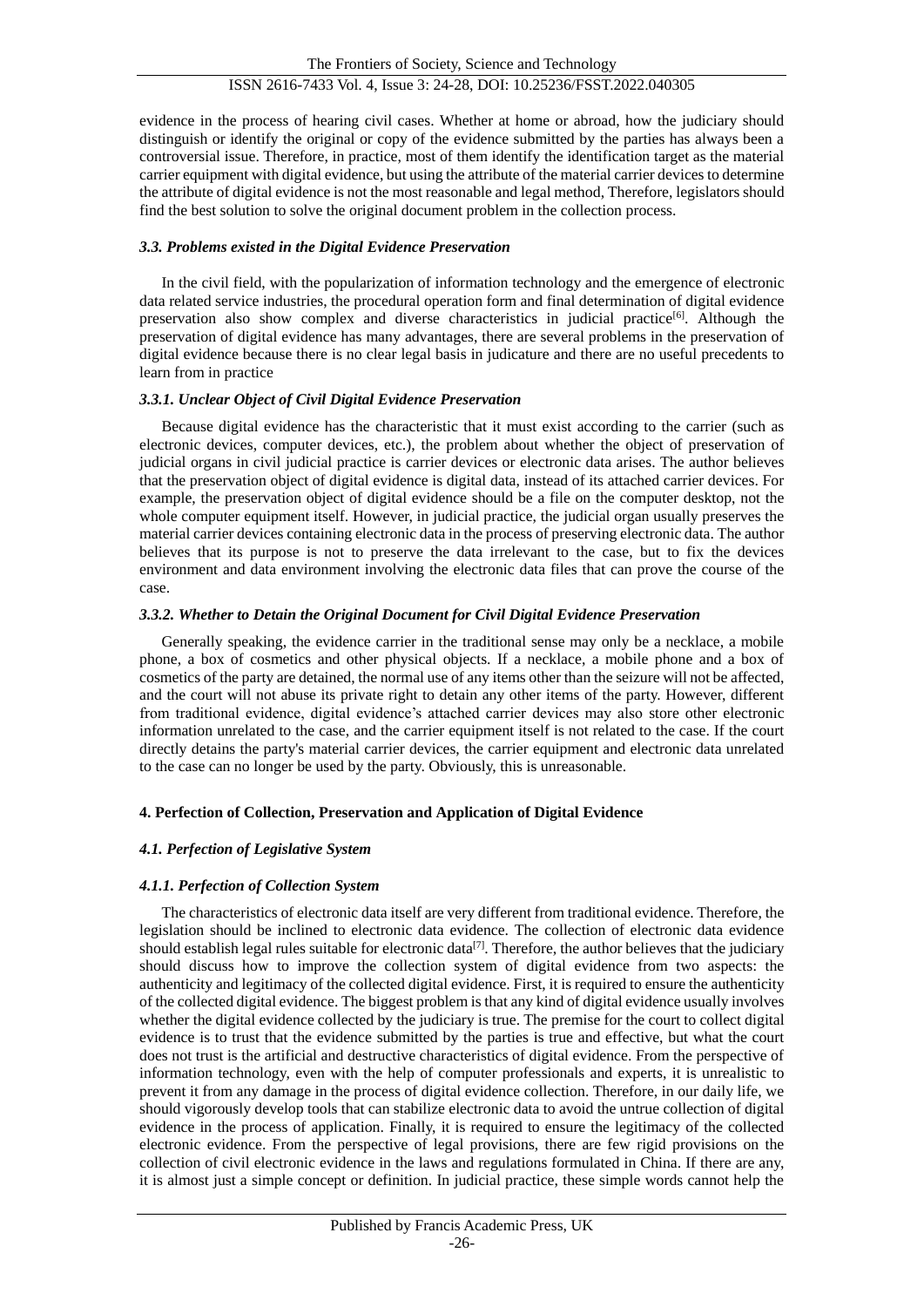judicial authorities to determine the legitimacy of civil digital evidence in any sense. In short, legislators should clarify as soon as possible the laws and regulations on how the court can legally collect digital evidence and how the parties should reasonably and legally collect digital evidence.

#### *4.1.2. Perfection of Preservation System*

In the era of the popularization of Internet technology, digital evidence has become the important evidence for judicial organs to deal with criminal and civil and commercial cases. However, in light of the inherent defects of network electronic evidence, it has become an important part of the business of notary organs[8]. However, there are many objects of digital evidence preservation, and the operation steps of each evidence preservation cannot be completely consistent. Therefore, the basic steps should be uniformly stipulated to ensure the standardization of preservation<sup>[9]</sup>. Even though the newly formed digital evidence in recent years is very different from the previous traditional evidence, both digital evidence and traditional evidence belong to a type of evidence. The legislative purpose, legislative method and legislative value of the preservation of both of them by the court are similar. They are all to help the judiciary, which can save the time of hearing cases related to the preservation of digital evidence and it can also avoid wasting the human and material resources management of the judiciary. What's more, it can not only better solve the dispute focus of both parties, but also more fairly listen to the statements and opinions of the parties to deal with the case. Legislators must also think carefully and repeatedly when formulating the law to preserve traditional evidence. Therefore, we can learn from the domestic traditional evidence preservation methods to better formulate the legislation of electronic evidence preservation, instead of copying completely.

#### *4.2. Perfection of Judicial Practice*

In China's current laws and regulations, the information about digital evidence is only a classification of digital evidence in the civil procedure law. Even in the judicial practice of judicial organs, judges have no special legal basis for the collection, identification and preservation of electronic evidence. However, judges can solve this kind of problems according to previous precedents or reasonably use their power. Therefore, the following contents are the author's opinions on improving the collection and preservation of digital evidence from the perspective of trial practice:

# *4.2.1. Perfection of Digital Evidence Collection*

In the period of the internet technique highly developing, it is an inevitable trend for the society to formulate the digital evidence collection rules of the parties. For example, the parties themselves how to obtain evidence online, how to save the evidence obtained online, and how to obtain evidence according to the specific operation process of the organ. Only when the parties carry out it according to clear, specific and complete rules can we change the current situation of high cost and lack of access to digital evidence.

#### *4.2.2. Perfection of Digital Evidence Preservation*

The law stipulates that the digital evidence is very likely to be lost or difficult to obtain that the condition when is comes to digital evidence preservation before, during and outside the litigation in the future. However, the author believes that whether before, during or after the litigation, the judicial organ should handle it according to the preservation application of the parties, rather than setting conditions and restrictions for digital evidence preservation. If too many restrictions are set, things will develop in the opposite direction when they become extreme, so that the people have something to preserve but not enough application conditions, and can only watch the loss of things. If so, it is bound to violate the legislator's original will to serve the people when making legislation. Therefore, as long as people meet the basic conditions for submitting applications, they should be counted and accepted by the court. Only in this way can we preserve digital evidence more quickly and accurately for the trial of cases in the later litigation stage. It is conducive to safeguarding the legitimate interests of the parties, conducive to the ruling of the judicial organ, and the case meets the requirements of judicial fairness and justice.

#### **5. Conclusion**

With the advent of the era of science and technology, digital evidence, as a new kind of evidence, provides practical and strong support for the settlement of disputes<sup>[10]</sup>. In civil litigation cases, the judges also rely on the collection, identification and preservation of digital evidence. Therefore, it is essential to establish and improve an effective and reasonable legal framework and institutional guarantee for the